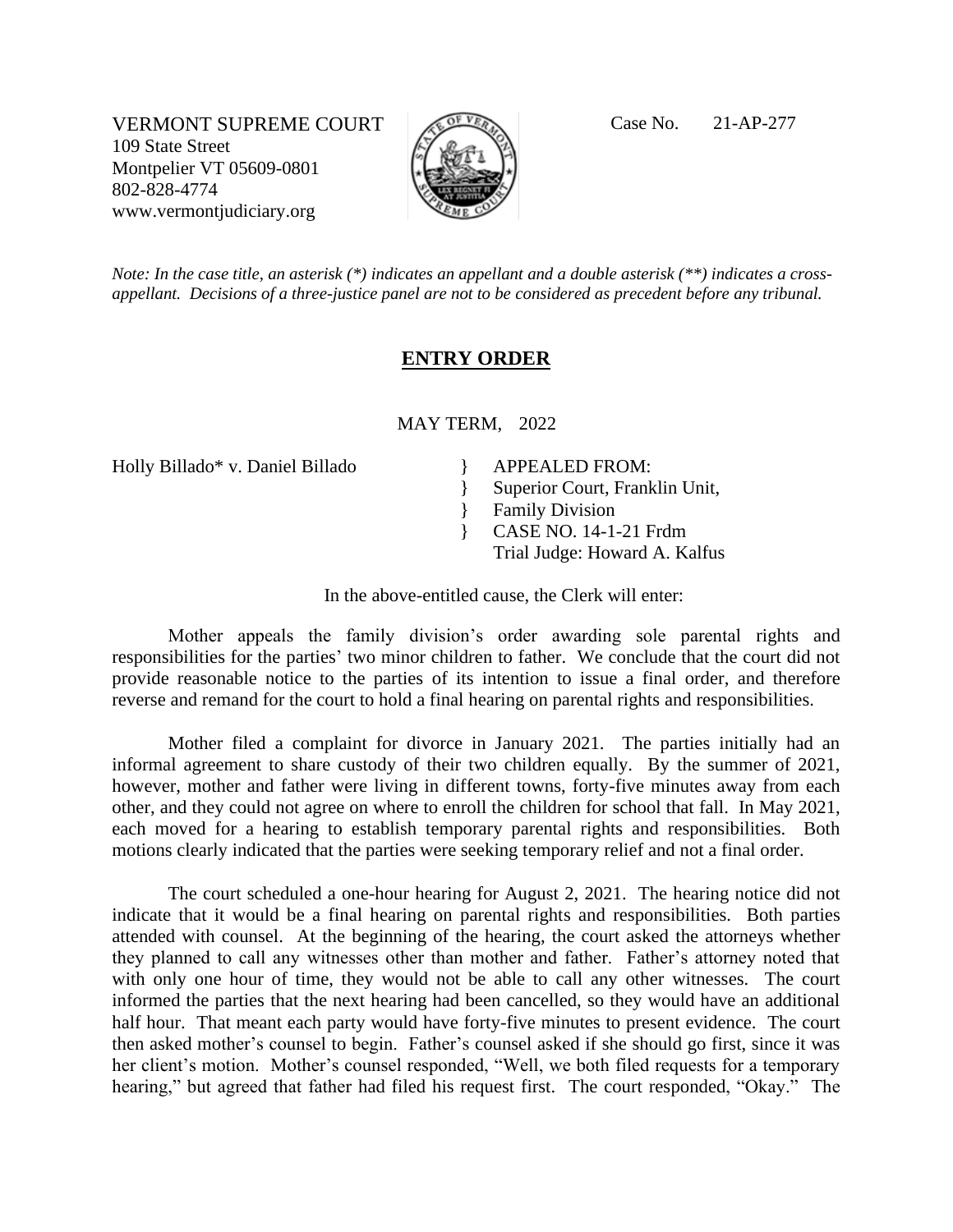parties agreed that father's counsel could go first. Father testified. He attempted to call his mother as a witness but was unable to proceed due to technological issues. Mother then testified.

At the close of the hearing, the court made findings on the record. Stating that it was "a close call," it awarded sole legal and physical custody to father because it found that he was slightly better disposed to foster a positive relationship between the children and the other parent. The court encouraged the parties to work out an equal parent-child contact schedule. At no point during the hearing did the court or the parties suggest that the hearing was final.

The court subsequently issued a written order on a standard court form awarding sole parental rights and responsibilities to father and directing the parties to work together to propose a parent-child contact order. It did not make any additional findings. A checked box on the form indicated that the order was final.

At the end of August 2021, the parties filed a stipulated final parent-child contact agreement that did not address parental rights and responsibilities. In October, the court notified the parties that a final dissolution hearing would be held in November 2021. Mother filed a motion asking the court to conduct a final hearing on parental rights and responsibilities as part of the November hearing. Mother argued that the purpose of the August hearing was to address the parties' requests for temporary relief and that the court erred in checking the box indicating that its order was final. She argued that she was afforded inadequate time to present her case at the August hearing and that she had additional evidence and testimony relevant to the issue of parental rights and responsibilities. Father opposed the motion. He conceded that he had only requested temporary relief but argued that mother had waited too long to object to the finality of the order. He argued that mother had agreed to a final parent-child contact schedule that gave father the children during most of the school week based on the August order, indicating that she understood it to be final.

In late October, the court issued an order clarifying that its August order was final. The court reasoned that it had never indicated to the parties that the hearing or corresponding order would be temporary in nature. The court stated that there was no reason to think that the parental rights and responsibilities order was temporary where the parties had entered into a final parentchild contact order. On November 1, the parties stipulated to a final property division, which the court approved. Mother renewed her objection that she had been denied a final hearing on parental rights and responsibilities. This appeal followed.

On appeal, mother argues that the court's failure to provide reasonable notice to the parties that it planned to issue a final parental rights and responsibilities order after the August 2021 hearing violated her right to due process. We agree. "Both the right of a parent to custody and the liberty interest of parents and children to relate to one another in the context of the family, free from governmental interference, are fundamental rights protected by the due process clause of the Fourteenth Amendment to the United States Constitution." Paquette v. Paquette, 146 Vt. 83, 92 (1985). Mother therefore "was entitled to reasonable notice of what was in issue and an opportunity to be heard" on that issue. Brown v. Brown, 154 Vt. 625, 629 (1990); see also In re C.L.S., 2020 VT 1, ¶ 25, 211 Vt. 344 ("[T]he fundamental requirement of due process is the opportunity to be heard at a meaningful time and in a meaningful manner." (quotation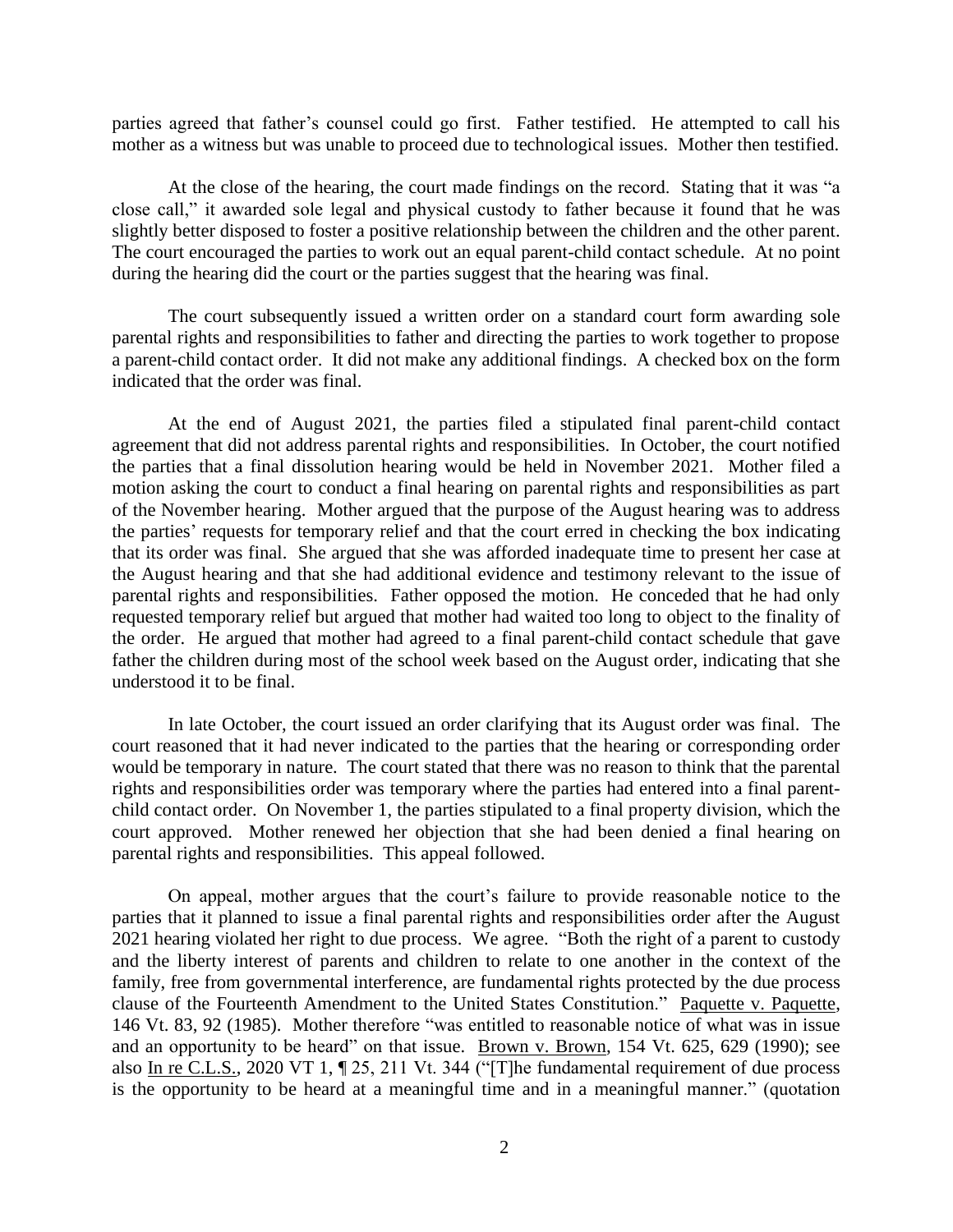omitted)). The record shows that mother was not afforded reasonable notice that the court intended to issue a final order on parental rights and responsibilities following the August 2021 hearing.

Both parties clearly requested temporary relief in their May 2021 motions. The corresponding hearing notice stated that the court would address the motions for temporary parental rights and responsibilities and other pending motions. Nothing in the hearing notice or the transcript of the August hearing indicates that the court or the parties considered it to be a final hearing. To the contrary, mother's attorney explicitly stated that the purpose of the hearing was to address the parties' cross-motions for temporary relief, and the court did not contradict this statement. The parties were given only forty-five minutes to present evidence on the issue of parental rights and responsibilities, the central dispute in the case—a timeframe that is more consistent with a temporary hearing than a final one. Mother did not object to the brevity of the hearing or ask for additional time, but she had reason to believe that she would have an opportunity to fully present her case at a final hearing. And, while the subsequent order contained a checked box stating that it was final, the court acknowledged that there was confusion on this point when it issued its October order clarifying that the order was intended to be final. This record indicates that mother did not have reasonable notice of the court's intention to hold a final hearing. Cf. Thompson v. Pafundi, 2010 VT 80, ¶ 10, 188 Vt. 605 (mem.) (holding that court did not violate mother's due process rights by converting hearing on modification of parent-child contact into final hearing on parental rights and responsibilities because record showed mother was clearly on notice and waived any objection by agreeing to expedited review of that issue).

Father responds that mother did not tell the court at the August hearing that she had additional evidence or wanted more hearing time. He also argues that mother did not object or seek clarification immediately after the August order issued. Father is essentially claiming that mother waived her due process claim by failing to adequately raise it below. We are unpersuaded by these arguments. As discussed above, mother reasonably believed, based on the parties' motions and the hearing notice, that the purpose of the August hearing was to establish a temporary order on parental rights and responsibilities, and acted accordingly. Although mother did not immediately object to the order's statement that it was final, she did raise the issue prior to the final dissolution hearing. In her motion for a final hearing, she argued that both sides had sought temporary relief, the court had mistakenly checked the wrong box in its order, and that she needed additional time to present evidence. Father opposed her motion, arguing that it was too late to object. This prompted the court to issue an order clarifying that the August order was intended to be final. We therefore conclude that mother preserved her claim for our review. See State v. Mumley, 2009 VT 48, ¶ 18, 186 Vt. 52 ("[W]here a litigant's argument is clear enough for the trial court to evaluate it and for an opponent to respond to it, the claim is adequately preserved for appeal."); see also Sirkin v. Zartarian, No. 21-AP-239, 2022 WL 1055144, at \*3 (Vt. Apr. 8, 2022) (unpub. mem.), https://www.vermontjudiciary.org/sites/default/ files/documents/eo21-239.pdf [https://perma.cc/9APB-AYBF] (holding that where parental rights and responsibilities order was ambiguous as to finality, and plaintiff objected below to defendant's characterization of order as final, issue was preserved for review).